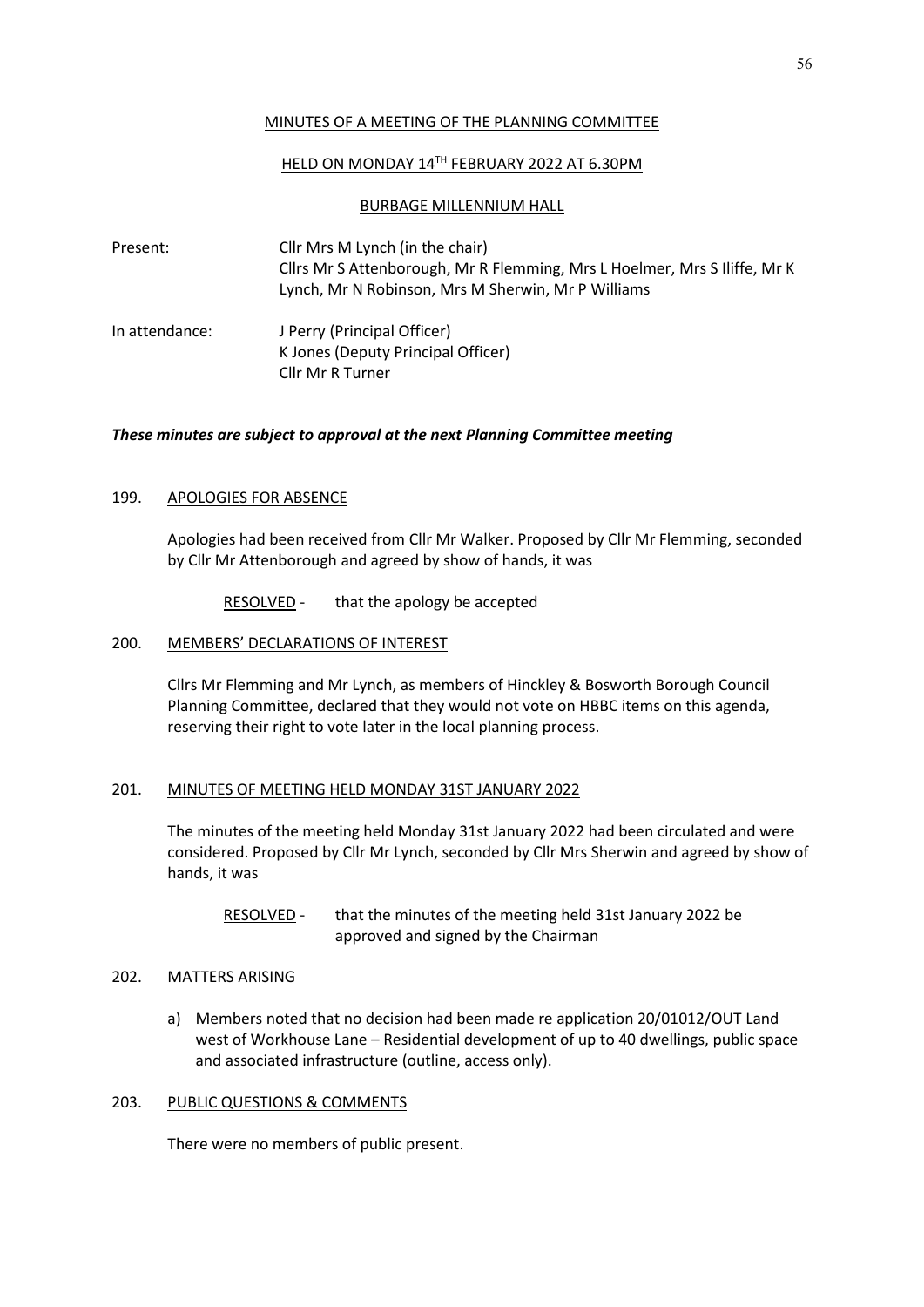#### 204. APPLICATIONS HAVING RECEIVED CONSENT

21/01451/HOU 15 Coventry Road - Single storey rear extension

### 205. REVIEW OF APPLICATIONS RECEIVED

| 21/01345/HOU | 36 Sketchley Road - Two storey extension to the rear of<br>detached house                                                                                                                  |
|--------------|--------------------------------------------------------------------------------------------------------------------------------------------------------------------------------------------|
|              | No objections                                                                                                                                                                              |
| 21/01436/FUL | Unit C3 3C Sketchley Meadows - Change of use from light<br>industrial/warehouse (B2 class) to a children's pamper party<br>facility/unit with cafe area (E(d) class)                       |
|              | Members raised no objections but requested that due<br>consideration was given to parking provision and safety<br>concerns with children accessing the mezzanine floor in the<br>building. |

#### 206. HBBC DRAFT LOCAL PLAN REGULATION 19 CONSULTATION

Notification of the HBBC Draft Local Plan (Regulation 19) Consultation had been circulated to all members and was considered. Members agreed to invite all council members to attend a Neighbourhood Plan Working Party meeting to consider the consultation. Cllr Mr Flemming to invite all council members to attend and comment on the consultation.

### 207. FOSSE VILLAGES NEIGHBOURHOOD PLAN PRE-SUBMISSION DRAFT

Notification of the Fosse Villages Neighbourhood Plan Pre-Submission Draft had been circulated to all members and was considered. It was agreed by show of hands that the Neighbourhood Plan Working Party would consider a response.

## 208. BRINKLOW NEIGHBOURHOOD PLAN REGULATION 16 CONSULTATION

Notification of the Brinklow Neighbourhood Plan Regulation 16 Consultation had been circulated to all members and was considered. It was agreed that no response would be made.

## 209. TPO ASSESSMENT, LOVE LANE

Cllr Mrs Hoelmer advised members that Julian Simpson, Borough Tree Officer had agreed to undertake an initial assessment of the trees identified on Love Lane and report into the Planning Department at Hinckley and Bosworth Borough Council, with the Parish Council advised of the outcome.

#### 210. WORKING PARTY & TASK AND FINISH GROUP REPORTS